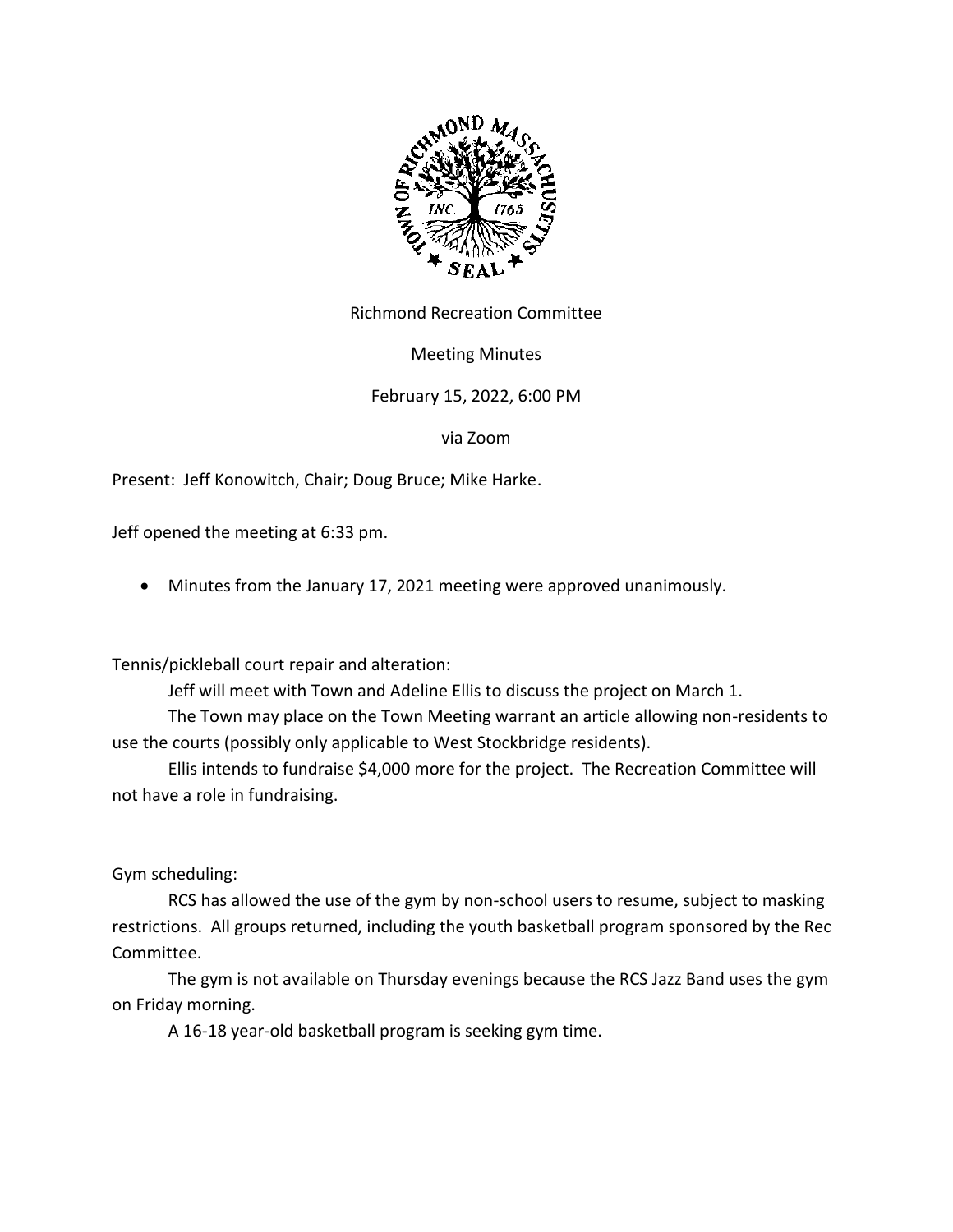## Financials:

Jeff reported that there is no substantial change from last month.

\$3,750 from FY '21 (allocated to tennis court repairs)

\$3,750 from FY '22

\$4,556.93 in the Committee's revolving account

A deposit of receipts from the basketball program will occur this month.

The \$3,750 from FY '21 should be spent before the end of June 2022.

## Snowshoe race:

Doug explained that he could not organize the event as promised. Hopefully another year the event can occur.

Table tennis tournament:

Proposed for the evening of April 8.

\$5/person with a max of \$15/family. The option of allowing young kids for free is under consideration.

# Richmond running race:

The event was last held in June 2018 at Colonial Acres. Rick Saupe organized the successful event. A Saturday morning in June is being considered. Jeff will ask Rick if is interested in helping organize the event.

# Youth basketball:

Jeff met with Erika Dubis, the coach of the junior group. She reports 6 kids are participating.

Doug reported that the senior group (coached by Pat and Errin Roney) had 5 kids recently, including one of the juniors who joined the "big" kids.

# Website:

The Town Administrator has not responded to requests for assistance. The Committee will consider creating its own website out the annual budget.